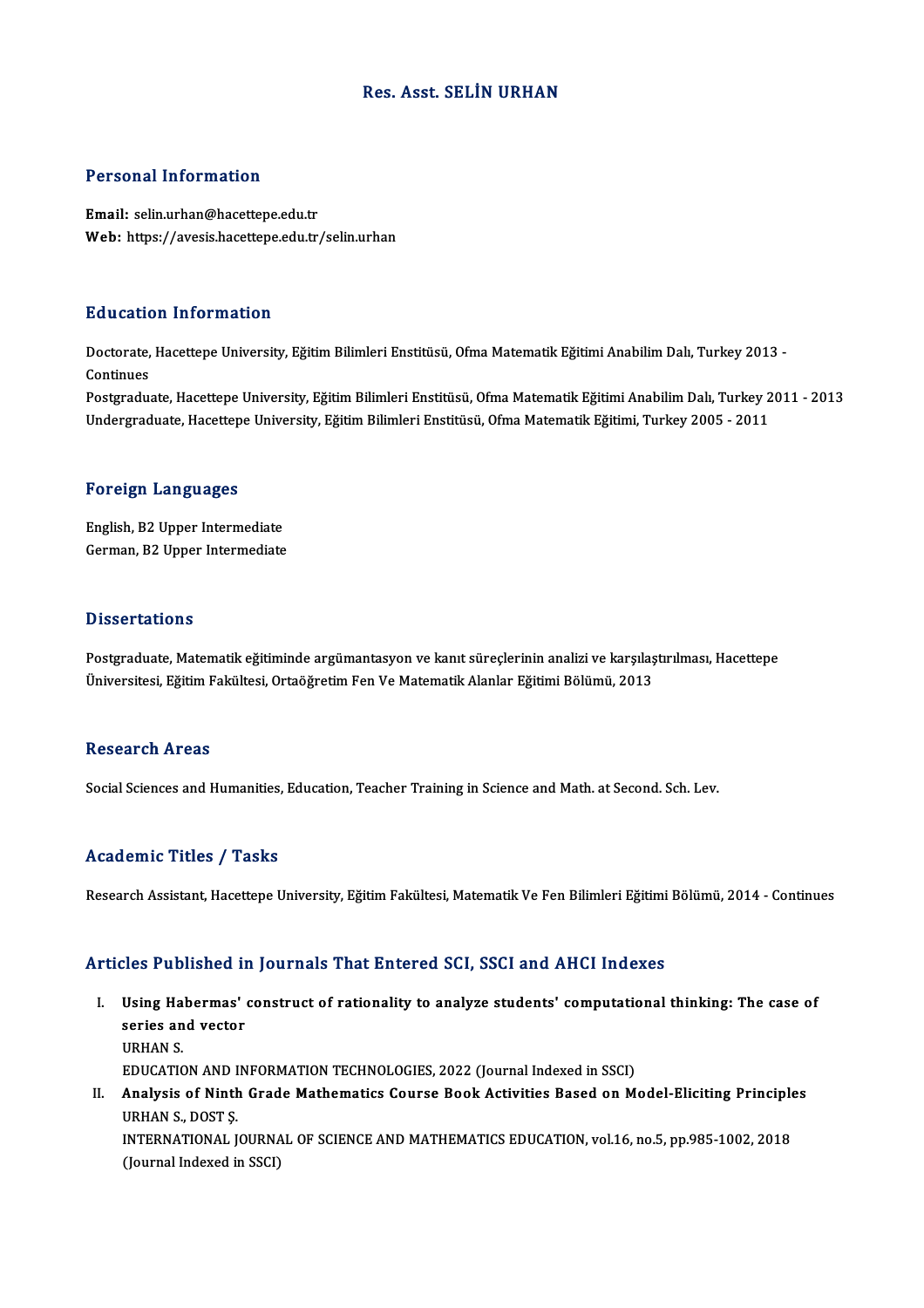# Articles Published in Other Journals

- rticles Published in Other Journals<br>I. Analysis of mathematical proving in geometry based on Habermas' construct of rationality<br>URHANS, PÜLPÜLA MOD T WENDHOW THE<br>Analysis of mathem<br>URHAN S., BÜLBÜL A.<br>MATHEMATICS EDUC Analysis of mathematical proving in geometry based on Habermas' const<br>URHAN S., BÜLBÜL A.<br>MATHEMATICS EDUCATION RESEARCH JOURNAL, 2022 (Journal Indexed in ESCI)<br>Coometrik sisimler konveynun dinamik seometri yorllmu ile õžr URHAN S., BÜLBÜL A.<br>MATHEMATICS EDUCATION RESEARCH JOURNAL, 2022 (Journal Indexed in ES<br>II. Geometrik cisimler konusunun dinamik geometri yazılımı ile öğretimi<br>UĞUP B. URHAN S. ARKÜN KOCADERE S.
- MATHEMATICS EDUCATION RESEARCH JONATHEMATICS EDUCATION RESEARCH JONATHERES.<br>UĞUR B., URHAN S., ARKÜN KOCADERE S.<br>Negatibev Eğitim Felsültesi Elektronik Fen Geometrik cisimler konusunun dinamik geometri yazılımı ile öğretimi<br>UĞUR B., URHAN S., ARKÜN KOCADERE S.<br>Necatibey Eğitim Fakültesi Elektronik Fen ve Matematik Eğitimi Dergisi, vol.10, no.2, pp.339-366, 2016 (Other<br>Referee UĞUR B., URHAN S., ARKÜN I<br>Necatibey Eğitim Fakültesi El<br>Refereed National Journals)<br>Matematikael modellame Necatibey Eğitim Fakültesi Elektronik Fen ve Matematik Eğitimi Dergisi, vol.10, no.2, pp.339-<br>Refereed National Journals)<br>III. Matematiksel modelleme etkinliklerinin derslerde kullanımı: Öğretmen görüşleri<br>III. Matematikse
- Refereed National<br>Matematiksel mo<br>URHAN S., DOST Ş.<br>Elektronik Sesual E Matematiksel modelleme etkinliklerinin derslerde kullanımı: Öğretmen görüşleri<br>URHAN S., DOST Ş.<br>Elektronik Sosyal Bilimler Dergisi, vol.15, pp.1279-1295, 2016 (Other Refereed National Journals)

Elektronik Sosyal Bilimler Dergisi, vol.15, pp.1279-1295, 2016 (Other Refereed National Journals)<br>Books & Book Chapters

- OOks & Book Chapters<br>I. Matematik Öğretiminde Etkili İletişim: Bütünleştirilmiş Etkileşim Tasarımı<br>XILDIZ B. URHAN S **Matematik Öğretin**<br>Matematik Öğretin<br>YILDIZ B., URHAN S.<br>in: Eğitim TEKNOLO Matematik Öğretiminde Etkili İletişim: Bütünleştirilmiş Etkileşim Tasarımı<br>YILDIZ B., URHAN S.<br>in: EĞİTİM TEKNOLOJİLERİ OKUMALARI 2021, AKKOYUNLU Buket, İŞMAN Aytekin, ODABAŞI H. Ferhan, Editor,<br>Pezem Akademi Ankara pp.121 YILDIZ B., URHAN S.<br>in: EĞİTİM TEKNOLOJİLERİ OKUMALARI 20.<br>Pegem Akademi, Ankara, pp.121-143, 2021<br>Matamatik, Eğitiminde Modellame, Etkin in: EĞİTİM TEKNOLOJİLERİ OKUMALARI 2021, AKK<br>Pegem Akademi, Ankara, pp.121-143, 2021<br>II. Matematik Eğitiminde Modelleme Etkinlikleri<br>SEZEN VÜKSEL N. SAĞLAM KAVA V. UPHAN S. SEL
- Pegem Akademi, Ankara, pp.121-143, 2021<br>Matematik Eğitiminde Modelleme Etkinlikleri<br>SEZEN YÜKSEL N., SAĞLAM KAYA Y., URHAN S., ŞEFİK Ö.<br>PEGEM, Ankara, 2019 Matematik Eğitimind<br>SEZEN YÜKSEL N., SAĞ<br>PEGEM, Ankara, 2019

# Refereed Congress / Symposium Publications in Proceedings

efereed Congress / Symposium Publications in Proceedings<br>I. Matematiksel Kaçış Oyunlarının Bütünleştirilmiş Etkileşim Tasarımı Modeli (BETTAM) ile İncelenmesi<br>VILDIZ B. URHAM S YOU OONG COOP<br>Matematiksel Kaçı<br>YILDIZ B., URHAN S. Matematiksel Kaçış Oyunlarının Bütünleştirilmiş Etkileşim Tasarımı Mode<br>YILDIZ B., URHAN S.<br>ERPA International Congresses on Education 2021, Sakarya, Turkey, 03 June 2021<br>Matematik Öğretmen Adevlarının Hasırladıkları Semut I . YILDIZ B., URHAN S.<br>ERPA International Congresses on Education 2021, Sakarya, Turkey, 03 June 2021<br>II. Matematik Öğretmen Adaylarının Hazırladıkları Somut Materyallerin Bütünleştirilmiş Etkileşim

ERPA International Congresses on Education 202<br>Matematik Öğretmen Adaylarının Hazırladıl<br>Tasarımı Modeli (BETTAM) ile İncelenmesi<br>VU DIZ BAUPHAN S Matematik Öğretm<br>Tasarımı Modeli (1<br>YILDIZ B., URHAN S.<br>II Hluclararası Bilim YILDIZ B., URHAN S.<br>II. Uluslararası Bilim, Eğitim, Sanat ve Teknoloji Sempozyumu (UBEST2021), İzmir, Turkey, 28 - 29 May 2021

YILDIZ B., URHAN S.<br>II. Uluslararası Bilim, Eğitim, Sanat ve Teknoloji Sempozyumu (UBEST2021), İzmir, Turkey, 28 - 29 May 2021<br>III. The Analysis of Problem Solving Process of Pre-Service Physics Teachers by Habermas'xx II Uluslarara<br><mark>The Analysi</mark><br>Rationality<br>UPHAN S. SE Rationality<br>URHAN S., SEZEN YÜKSEL N.<br>TFD Uluslararası Fizik Kongresi, 4 - 08 September 2019<br>Analysis of Matasasnitiye Skille and Van Hiale Lev

Rationality<br>URHAN S., SEZEN YÜKSEL N.

# URHAN S., SEZEN YÜKSEL N.<br>TFD Uluslararası Fizik Kongresi, 4 - 08 September 2019<br>IV. Analysis of Metacognitive Skills and Van Hiele Levels ofGeometric Thinking through Various<br>Variables TFD Uluslai<br><mark>Analysis o</mark><br>Variables<br>SEEIVÕU Analysis of Metacognitive Skills ar<br>Variables<br>ŞEFİK Ö., URHAN S., SEZEN YÜKSEL N.<br>7th International Euresian Conference

SEFİK Ö. URHAN S. SEZEN YÜKSEL N.

Variables<br>ŞEFİK Ö., URHAN S., SEZEN YÜKSEL N.<br>7th International Eurasian Conference on Mathematical Sciences and Applications (IECMSA-2018), 28 - 31 August<br>2018 7th International Eurasian Conference on Mathematical Sciences and Applications (<br>2018<br>V. Matematik Öğretimine Yönelik Eğitsel Dijital Oyunların Değerlendirilmesi<br>URHAN S. ARKÜN KOCARERES

- 2018<br>Matematik Öğretimine Yöneli<br>URHAN S., ARKÜN KOCADERE S.<br>6. Uluslarares: Öğretim Telmeleji Matematik Öğretimine Yönelik Eğitsel Dijital Oyunların Değerlendirilmesi<br>URHAN S., ARKÜN KOCADERE S.<br>6. Uluslararası Öğretim Teknolojileri ve Öğretmen Eğitimi Sempozyumu (ITTES), Turkey, 12 - 14 September 2018<br>Sample Astiv
	-
- URHAN S., ARKÜN KOCADERE S.<br>6. Uluslararası Öğretim Teknolojileri ve Öğretmen Eğitimi Sempozyum<br>VI. Sample Activities in Teaching Functions through ICT Support<br>URHAN S., KUH G., GÜNAL İ., ARKÜN KOCADERE S. 6. Uluslararası Öğretim Teknolojileri ve Öğretmen I<br>Sample Activities in Teaching Functions thro<br>URHAN S., KUH G., GÜNAL İ., ARKÜN KOCADERE S.<br>EPPA International Congresses on Education Turk Sample Activities in Teaching Functions through ICT Support<br>URHAN S., KUH G., GÜNAL İ., ARKÜN KOCADERE S.<br>ERPA International Congresses on Education, Turkey, 28 June - 01 July 2018<br>Analysis of Matasagnitive Skills and Van
- VII. Analysis of Metacognitive Skills and Van Hide Levels of Geometric Thinking through Various<br>Variables ERPA Intel<br><mark>Analysis</mark><br>Variables